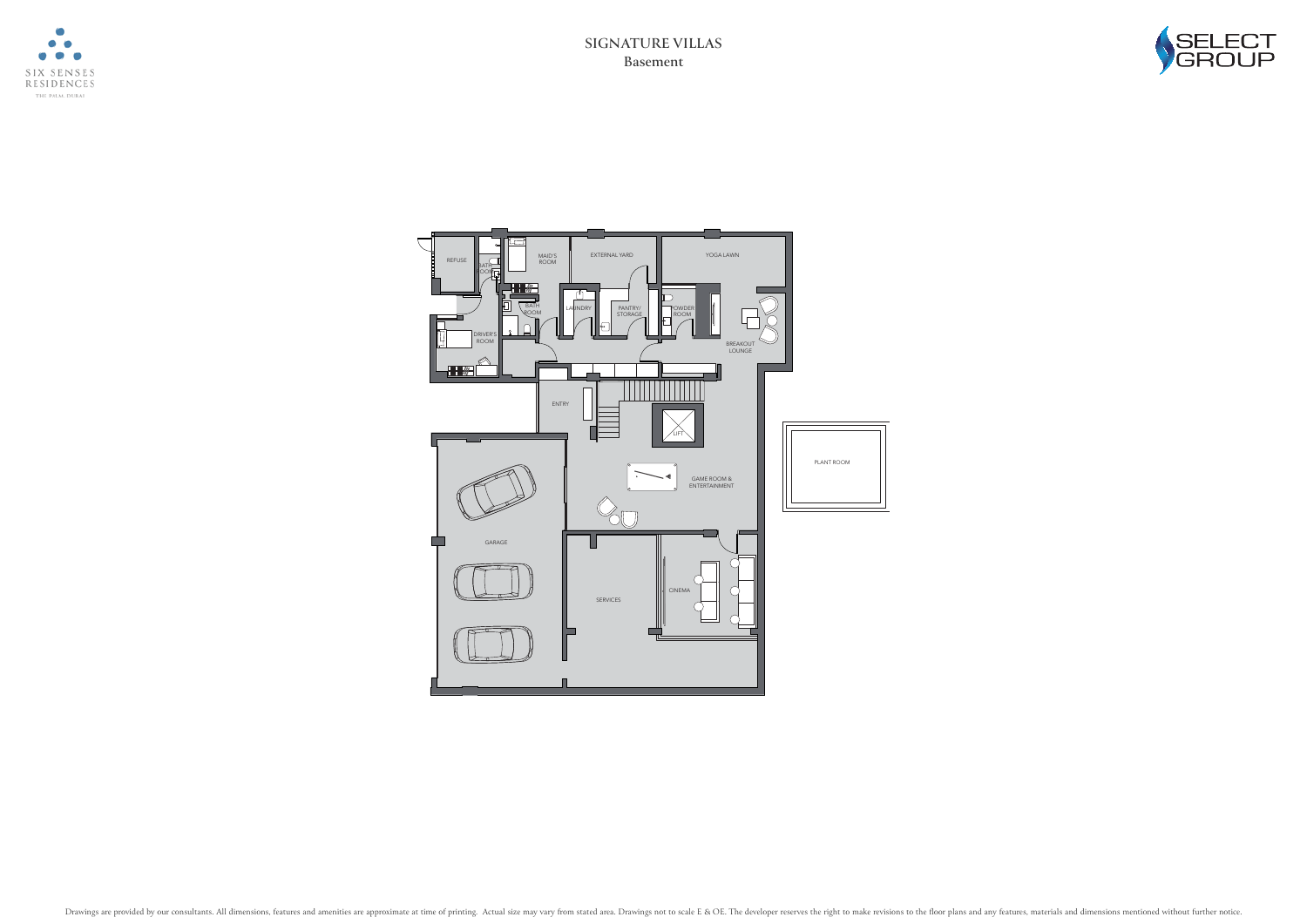





**Level 0 SIGNATURE VILLAS**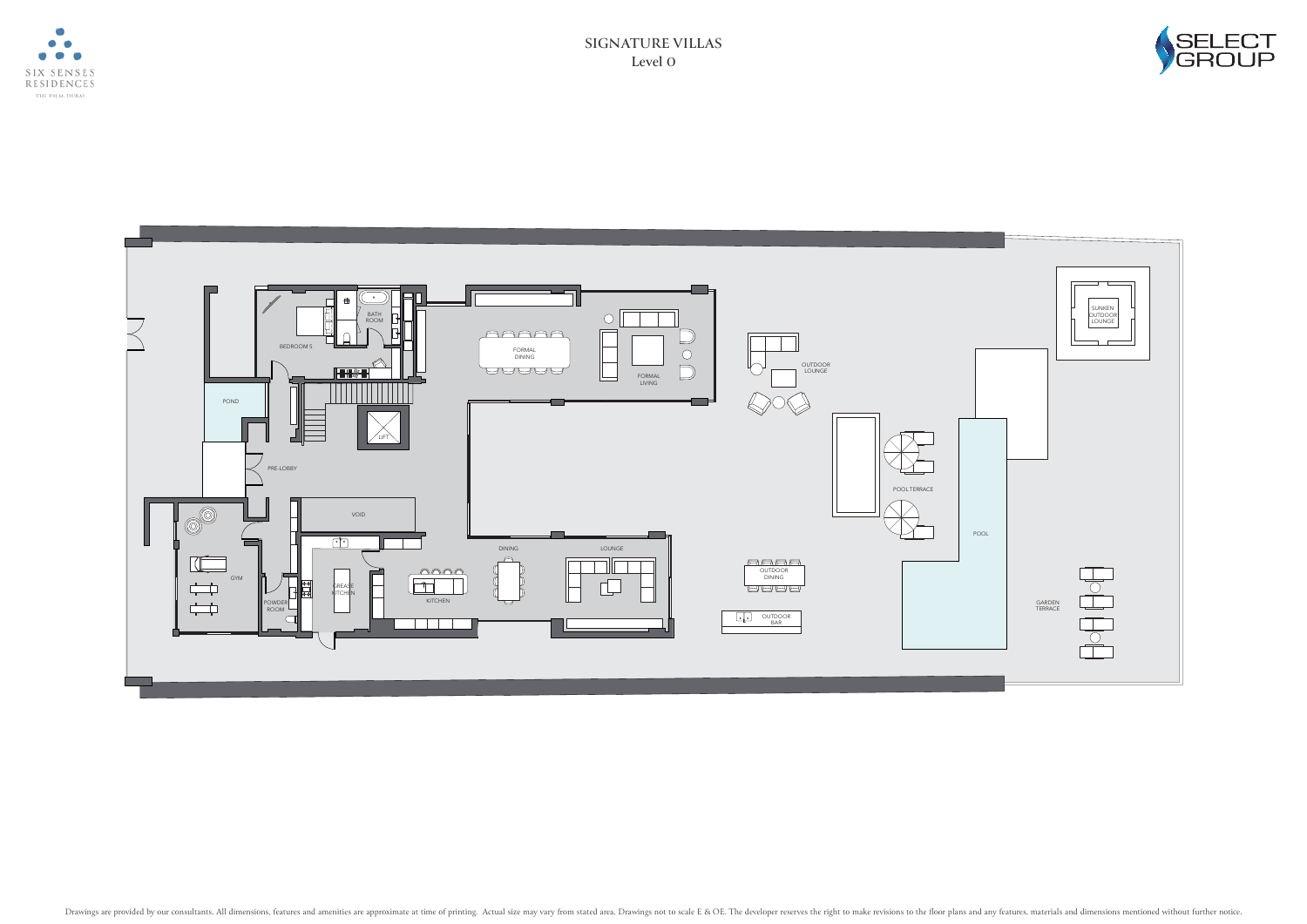





**Level 1 SIGNATURE VILLAS**